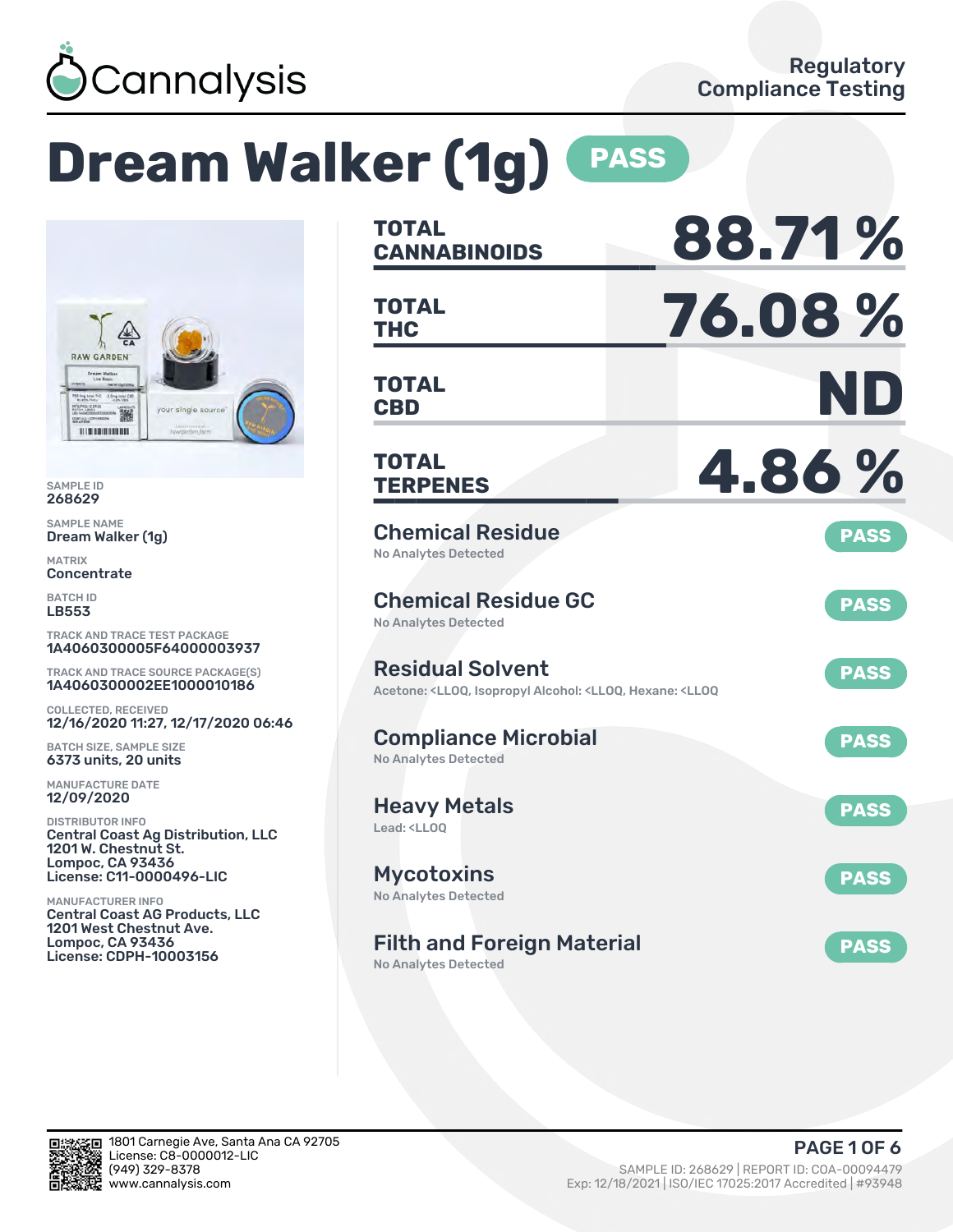

## CANNABINOID ANALYSIS

Total THC,CBD value(s) have been decarboxylated.

| TOTAL THC:          | 760.8 mg/g (76.08 %), 760.8 mg per package |
|---------------------|--------------------------------------------|
| TOTAL CBD:          | ND.                                        |
| TOTAL CANNABINOIDS: | 887.1 mg/g (88.71%)                        |

UNIT OF MEASUREMENT: Milligrams per Gram(mg/g)

| <b>ANALYTE</b>         | <b>RESULT</b>        | LOD    | <b>LLOO</b> | <b>ANALYTE</b>   | <b>RESULT</b>         | <b>LOD</b> | LL <sub>00</sub> |
|------------------------|----------------------|--------|-------------|------------------|-----------------------|------------|------------------|
| THCa                   | 834.5 mg/g (83.45 %) | 0.2000 | 0.4000      | CBD <sub>v</sub> | <b>ND</b>             | 0.2000     | 0.4000           |
| D9THC                  | 28.94 mg/g (2.894 %) | 0.2000 | 0.4000      | CBGa             | 21.43 mg/g (2.143 %)  | 0.2000     | 0.4000           |
| D8THC                  | <b>ND</b>            | 0.2000 | 0.4000      | <b>CBG</b>       | 2.271 mg/g (0.2271 %) | 0.2000     | 0.4000           |
| <b>THC<sub>v</sub></b> | <b>ND</b>            | 0.2000 | 0.4000      | <b>CBN</b>       | <b>ND</b>             | 0.2000     | 0.4000           |
| CBDa                   | <b>ND</b>            | 0.2000 | 0.4000      | CBC              | <b>ND</b>             | 0.2000     | 0.4000           |
| <b>CBD</b>             | <b>ND</b>            | 0.2000 | 0.4000      |                  |                       |            |                  |
|                        |                      |        |             |                  |                       |            |                  |

#### ADDITIONAL INFORMATION

| Method:              | SOP-TECH-001 | Sample Prepped: 12/17/2020 13:48 |                                   | Sample Approved: 12/18/2020 16:12  |  |
|----------------------|--------------|----------------------------------|-----------------------------------|------------------------------------|--|
| Instrument: UPLC-DAD |              |                                  | Sample Analyzed: 12/17/2020 16:45 | Prep-Analytical Batch: 24674-19244 |  |



## TERPENE ANALYSIS

UNIT OF MEASUREMENT: Milligrams per Gram(mg/g)

| <b>ANALYTE</b>        | <b>RESULT</b>                                                                          | <b>LOD</b> | <b>LLOQ</b> | <b>ANALYTE</b>       | <b>RESULT</b>                                       | LOD    | <b>LLOQ</b> |
|-----------------------|----------------------------------------------------------------------------------------|------------|-------------|----------------------|-----------------------------------------------------|--------|-------------|
| 3-Carene              | <b>ND</b>                                                                              | 0.5000     | 1.000       | Limonene             | 4.214 mg/g (0.4214 %)                               | 0.5000 | 1.000       |
| Alpha bisabolol       | 1.616 mg/g $(0.1616%)$                                                                 | 0.5000     | 1.000       | Alpha terpinene      | <b>ND</b>                                           | 0.5000 | 1.000       |
| Alpha cedrene         | ND.                                                                                    | 0.5000     | 1.000       | Gamma terpinene      | <b>ND</b>                                           | 0.5000 | 1.000       |
| Alpha humulene        | 3.274 mg/g (0.3274 %)                                                                  | 0.5000     | 1.000       | Valencene            | <b>ND</b>                                           | 0.5000 | 1.000       |
| Alpha pinene          | 1.394 mg/g (0.1394 %)                                                                  | 0.5000     | 1.000       | Ocimene <sub>2</sub> | 8.152 mg/g (0.8152 %)                               | 0.3500 | 0.6900      |
| Fenchol               | <b>ND</b>                                                                              | 0.5000     | 1.000       | Alpha terpineol      | <lloq< td=""><td>0.3300</td><td>0.6500</td></lloq<> | 0.3300 | 0.6500      |
| Terpinolene           | <b>ND</b>                                                                              | 0.5000     | 1.000       | Beta caryophyllene   | 8.845 mg/g (0.8845 %)                               | 0.5000 | 1.000       |
| P-mentha-1,5-diene ND |                                                                                        | 0.5000     | 1.000       | Beta myrcene         | 17.07 mg/g (1.707 %)                                | 0.5000 | 1.000       |
| Geranyl acetate       | ND                                                                                     | 0.5000     | 1.000       | Beta pinene          | <ll0q< td=""><td>0.6100</td><td>1.210</td></ll0q<>  | 0.6100 | 1.210       |
| Borneol               | <b>ND</b>                                                                              | 0.5000     | 1.000       | Camphene             | <b>ND</b>                                           | 0.5000 | 1.000       |
| Camphor               | <b>ND</b>                                                                              | 0.5000     | 1.000       | Caryophyllene oxide  | <lloq< td=""><td>0.5000</td><td>1.000</td></lloq<>  | 0.5000 | 1.000       |
| Cedrol                | ND                                                                                     | 0.5000     | 1.000       | Cis nerolidol        | <b>ND</b>                                           | 0.5000 | 1.000       |
| Eucalyptol            | <b>ND</b>                                                                              | 0.5000     | 1.000       | Fenchone             | <b>ND</b>                                           | 0.5000 | 1.000       |
| Gamma terpineol       | <b>ND</b>                                                                              | 0.1000     | 0.2100      | Guaiol               | <b>ND</b>                                           | 0.5000 | 1.000       |
| Isoborneol            | <b>ND</b>                                                                              | 0.5000     | 1.000       | Isopulegol           | <b>ND</b>                                           | 0.5000 | 1.000       |
| Linalool              | 1.969 mg/g (0.1969 %)                                                                  | 0.5000     | 1.000       | Menthol              | <b>ND</b>                                           | 0.5000 | 1.000       |
| Ocimene 1             | ND                                                                                     | 0.1600     | 0.3100      | P-cymene             | <b>ND</b>                                           | 0.5200 | 1.050       |
| Pulegone              | <b>ND</b>                                                                              | 0.5000     | 1.000       | Sabinene             | <b>ND</b>                                           | 0.5000 | 1.000       |
| Sabinene hydrate      | <b>ND</b>                                                                              | 0.5000     | 1.000       |                      | Trans beta farnesene 2.157 mg/g (0.2157 %)          | 0.5000 | 1.000       |
| Trans nerolidol       | <lloo< td=""><td>0.5000</td><td>1.000</td><td></td><td></td><td></td><td></td></lloo<> | 0.5000     | 1.000       |                      |                                                     |        |             |

#### ADDITIONAL INFORMATION

Method: SOP-TECH-027 Sample Prepped: 12/17/2020 11:57 Sample Approved: 12/18/2020 17:52 Sample Analyzed: 12/17/2020 11:57 Prep-Analytical Batch: 24670-19225



1801 Carnegie Ave, Santa Ana CA 92705 License: C8-0000012-LIC

### PAGE 2 OF 6

(949) 329-8378 SAMPLE ID: 268629 | REPORT ID: COA-00094479 Exp: 12/18/2021 | ISO/IEC 17025:2017 Accredited | #93948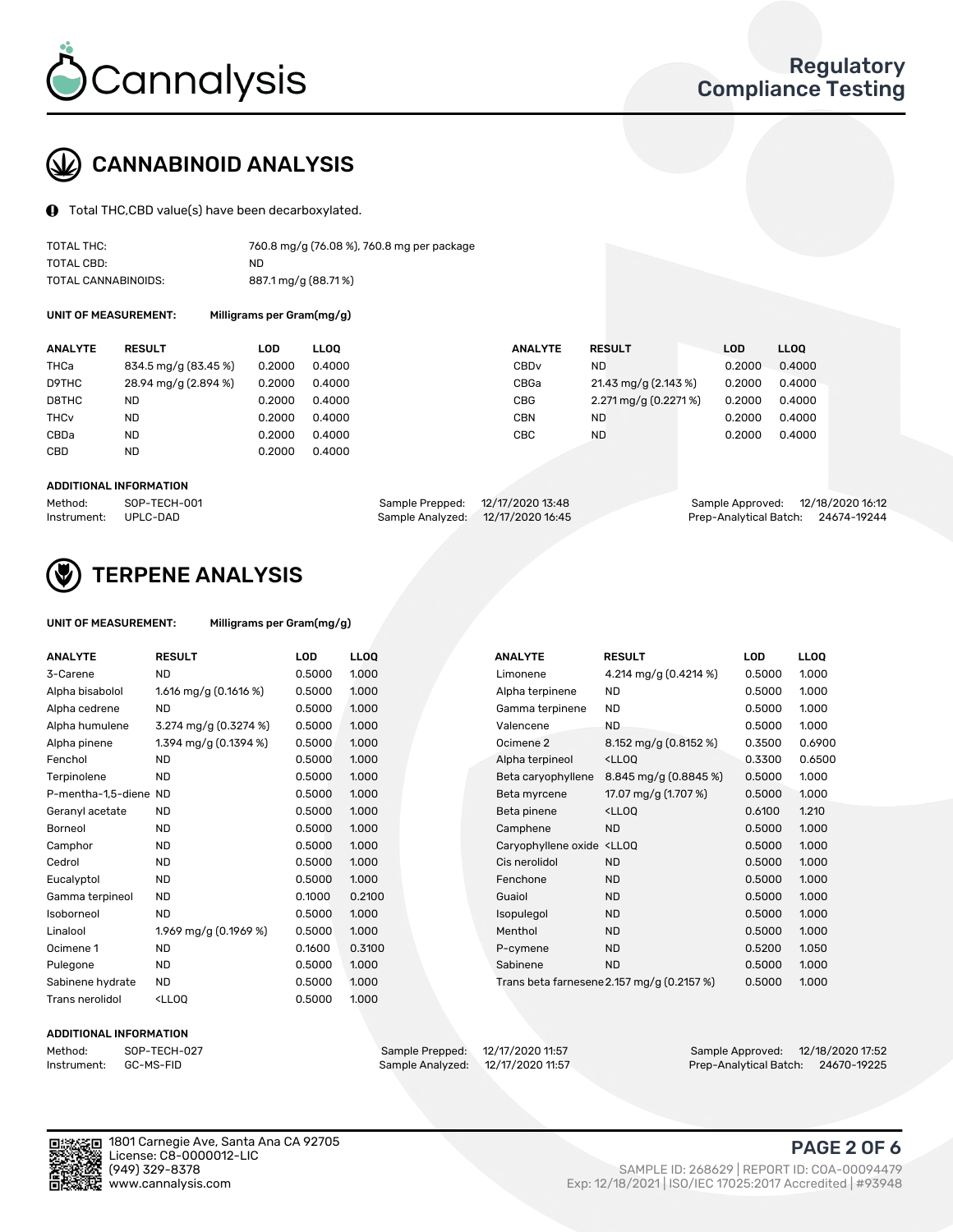

## CHEMICAL RESIDUE ANALYSIS PASS

UNIT OF MEASUREMENT: Micrograms per Gram(ug/g)

| <b>ANALYTE</b>    | <b>RESULT</b> | LOD    | <b>LLOQ</b> | <b>ACTION LEVEL</b> |      | <b>ANALYTE</b>      | <b>RESULT</b> | LOD    | <b>LLOQ</b> | <b>ACTION LEVEL</b> |      |
|-------------------|---------------|--------|-------------|---------------------|------|---------------------|---------------|--------|-------------|---------------------|------|
| Abamectin         | <b>ND</b>     | 0.0200 | 0.0400      | 0.1000              | Pass | Acephate            | <b>ND</b>     | 0.0200 | 0.0400      | 0.1000              | Pass |
| Acequinocyl       | <b>ND</b>     | 0.0200 | 0.0400      | 0.1000              | Pass | Acetamiprid         | <b>ND</b>     | 0.0200 | 0.0400      | 0.1000              | Pass |
| Aldicarb          | <b>ND</b>     | 0.0200 | 0.0400      | 0.0                 | Pass | Azoxystrobin        | <b>ND</b>     | 0.0200 | 0.0400      | 0.1000              | Pass |
| <b>Bifenazate</b> | <b>ND</b>     | 0.0200 | 0.0400      | 0.1000              | Pass | Bifenthrin          | <b>ND</b>     | 0.0200 | 0.0400      | 3.000               | Pass |
| <b>Boscalid</b>   | <b>ND</b>     | 0.0200 | 0.0400      | 0.1000              | Pass | Carbaryl            | <b>ND</b>     | 0.0200 | 0.0400      | 0.5000              | Pass |
| Carbofuran        | <b>ND</b>     | 0.0200 | 0.0400      | 0.0                 | Pass | Chlorantraniliprole | <b>ND</b>     | 0.0200 | 0.0400      | 10.00               | Pass |
| Clofentezine      | <b>ND</b>     | 0.0200 | 0.0400      | 0.1000              | Pass | Coumaphos           | <b>ND</b>     | 0.0200 | 0.0400      | 0.0                 | Pass |
| Cyfluthrin        | <b>ND</b>     | 0.4000 | 1.000       | 2.000               | Pass | Cypermethrin        | <b>ND</b>     | 0.4000 | 1.000       | 1.000               | Pass |
| Daminozide        | <b>ND</b>     | 0.0200 | 0.0400      | 0.0                 | Pass | Diazinon            | <b>ND</b>     | 0.0200 | 0.0400      | 0.1000              | Pass |
| Dichlorvos        | <b>ND</b>     | 0.0200 | 0.0400      | 0.0                 | Pass | Dimethoate          | <b>ND</b>     | 0.0200 | 0.0400      | 0.0                 | Pass |
| Dimethomorph      | <b>ND</b>     | 0.0200 | 0.0400      | 2.000               | Pass | Ethoprophos         | <b>ND</b>     | 0.0200 | 0.0400      | 0.0                 | Pass |
| Etofenprox        | <b>ND</b>     | 0.0200 | 0.0400      | 0.0                 | Pass | Etoxazole           | <b>ND</b>     | 0.0200 | 0.0400      | 0.1000              | Pass |
| Fenhexamid        | <b>ND</b>     | 0.0200 | 0.0400      | 0.1000              | Pass | Fenoxycarb          | <b>ND</b>     | 0.0200 | 0.0400      | 0.0                 | Pass |
| Fenpyroximate     | <b>ND</b>     | 0.0200 | 0.0400      | 0.1000              | Pass | Fipronil            | <b>ND</b>     | 0.0400 | 0.1000      | 0.0                 | Pass |
| Flonicamid        | <b>ND</b>     | 0.0200 | 0.0400      | 0.1000              | Pass | Fludioxonil         | <b>ND</b>     | 0.0200 | 0.0400      | 0.1000              | Pass |
| Hexythiazox       | <b>ND</b>     | 0.0200 | 0.0400      | 0.1000              | Pass | Imazalil            | <b>ND</b>     | 0.0200 | 0.0400      | 0.0                 | Pass |
| Imidacloprid      | <b>ND</b>     | 0.0200 | 0.0400      | 5.000               | Pass | Kresoxim methyl     | <b>ND</b>     | 0.0200 | 0.0400      | 0.1000              | Pass |
| Malathion         | <b>ND</b>     | 0.0200 | 0.0400      | 0.5000              | Pass | Metalaxyl           | <b>ND</b>     | 0.0200 | 0.0400      | 2.000               | Pass |
| Methiocarb        | <b>ND</b>     | 0.0200 | 0.0400      | 0.0                 | Pass | Methomyl            | <b>ND</b>     | 0.0200 | 0.0400      | 1.000               | Pass |
| Mevinphos         | <b>ND</b>     | 0.0200 | 0.0400      | 0.0                 | Pass | Myclobutanil        | <b>ND</b>     | 0.0200 | 0.0400      | 0.1000              | Pass |
| Naled             | <b>ND</b>     | 0.0200 | 0.0400      | 0.1000              | Pass | Oxamyl              | <b>ND</b>     | 0.0200 | 0.0400      | 0.5000              | Pass |
| Paclobutrazol     | <b>ND</b>     | 0.0200 | 0.0400      | 0.0                 | Pass | Permethrins         | <b>ND</b>     | 0.0400 | 0.1000      | 0.5000              | Pass |
| Phosmet           | <b>ND</b>     | 0.0200 | 0.0400      | 0.1000              | Pass | Piperonyl butoxide  | <b>ND</b>     | 0.0200 | 0.0400      | 3.000               | Pass |
| Prallethrin       | <b>ND</b>     | 0.0200 | 0.0400      | 0.1000              | Pass | Propiconazole       | <b>ND</b>     | 0.0200 | 0.0400      | 0.1000              | Pass |
| Propoxur          | <b>ND</b>     | 0.0200 | 0.0400      | 0.0                 | Pass | Pyrethrins          | <b>ND</b>     | 0.0200 | 0.0400      | 0.5000              | Pass |
| Pyridaben         | <b>ND</b>     | 0.0200 | 0.0400      | 0.1000              | Pass | Spinetoram          | <b>ND</b>     | 0.0200 | 0.0400      | 0.1000              | Pass |
| Spinosad          | <b>ND</b>     | 0.0300 | 0.0700      | 0.1000              | Pass | Spiromesifen        | <b>ND</b>     | 0.0200 | 0.0400      | 0.1000              | Pass |
| Spirotetramat     | <b>ND</b>     | 0.0200 | 0.0400      | 0.1000              | Pass | Spiroxamine         | <b>ND</b>     | 0.0200 | 0.0400      | 0.0                 | Pass |
| Tebuconazole      | <b>ND</b>     | 0.0200 | 0.0400      | 0.1000              | Pass | Thiacloprid         | <b>ND</b>     | 0.0200 | 0.0400      | 0.0                 | Pass |
| Thiamethoxam      | <b>ND</b>     | 0.0200 | 0.0400      | 5.000               | Pass | Trifloxystrobin     | <b>ND</b>     | 0.0200 | 0.0400      | 0.1000              | Pass |
|                   |               |        |             |                     |      |                     |               |        |             |                     |      |

#### ADDITIONAL INFORMATION

Method: SOP-TECH-002 Sample Prepped: 12/17/2020 18:23 Sample Approved: 12/18/2020 17:24 Instrument: LC-MS/MS Sample Analyzed: 12/17/2020 19:15 Prep-Analytical Batch: 24717-19257



PAGE 3 OF 6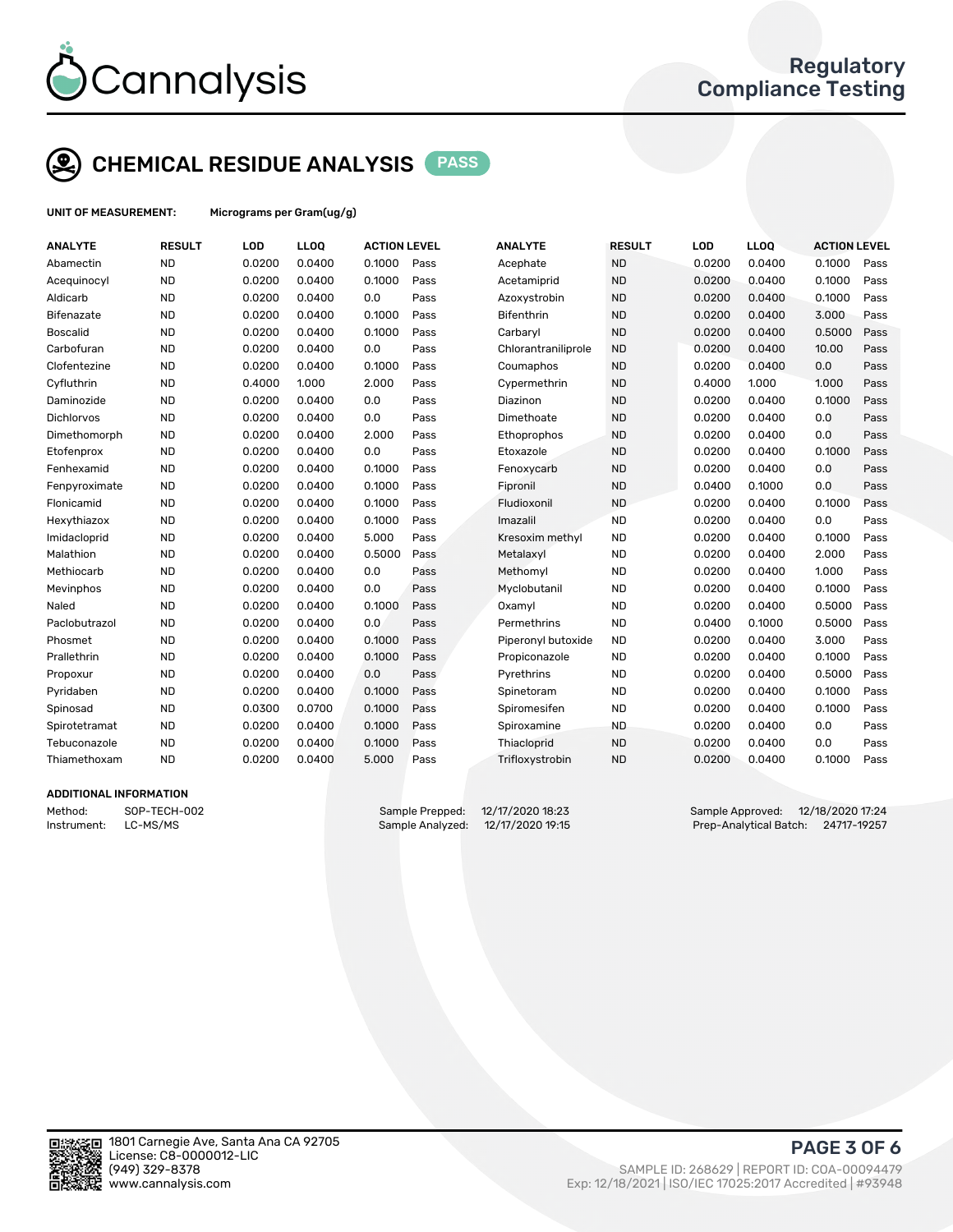

## CHEMICAL RESIDUE GC ANALYSIS PASS

| UNIT OF MEASUREMENT: | Micrograms per Gram(ug/g) |
|----------------------|---------------------------|
|                      |                           |

| Micrograms per Gram(ug/g) |  |
|---------------------------|--|
|---------------------------|--|

| <b>ANALYTE</b>                                   | <b>RESULT</b>            | LOD    | <b>LLOO</b> | <b>ACTION LEVEL</b> |                                     | <b>ANALYTE</b>                       | <b>RESULT</b> | LOD              | <b>LLOO</b>            | <b>ACTION LEVEL</b>             |      |
|--------------------------------------------------|--------------------------|--------|-------------|---------------------|-------------------------------------|--------------------------------------|---------------|------------------|------------------------|---------------------------------|------|
| Captan                                           | <b>ND</b>                | 0.1000 | 0.2000      | 0.7000              | Pass                                | Chlordane                            | <b>ND</b>     | 0.0109           | 0.0136                 | 0.0                             | Pass |
| Methyl parathion                                 | <b>ND</b>                | 0.0400 | 0.1000      | 0.0                 | Pass                                | <b>PCNB</b>                          | <b>ND</b>     | 0.0200           | 0.0400                 | 0.1000                          | Pass |
| Chlorfenapyr                                     | <b>ND</b>                | 0.0800 | 0.1000      | 0.0                 | Pass                                | Chlorpyrifos                         | <b>ND</b>     | 0.0800           | 0.1000                 | 0.0                             | Pass |
| ADDITIONAL INFORMATION<br>Method:<br>Instrument: | SOP-TECH-010<br>GC-MS/MS |        |             |                     | Sample Prepped:<br>Sample Analyzed: | 12/17/2020 18:23<br>12/17/2020 19:15 |               | Sample Approved: | Prep-Analytical Batch: | 12/18/2020 11:39<br>24718-19258 |      |

## RESIDUAL SOLVENT ANALYSIS PASS

UNIT OF MEASUREMENT: Micrograms per Gram(ug/g)

| <b>ANALYTE</b>       | <b>RESULT</b>                                                                                                                                                                               | LOD    | <b>LLOO</b> | <b>ACTION LEVEL</b> |      | <b>ANALYTE</b>     | <b>RESULT</b>                                                               | <b>LOD</b> | <b>LLOO</b> | <b>ACTION LEVEL</b> |      |
|----------------------|---------------------------------------------------------------------------------------------------------------------------------------------------------------------------------------------|--------|-------------|---------------------|------|--------------------|-----------------------------------------------------------------------------|------------|-------------|---------------------|------|
| Acetone              | <lloo< td=""><td>5.000</td><td>250.0</td><td>5000</td><td>Pass</td><td>Acetonitrile</td><td><b>ND</b></td><td>5.000</td><td>50.00</td><td>410.0</td><td>Pass</td></lloo<>                   | 5.000  | 250.0       | 5000                | Pass | Acetonitrile       | <b>ND</b>                                                                   | 5.000      | 50.00       | 410.0               | Pass |
| Benzene              | <b>ND</b>                                                                                                                                                                                   | 0.5000 | 1.000       | 1.000               | Pass | <b>Butane</b>      | <b>ND</b>                                                                   | 76.80      | 96.00       | 5000                | Pass |
| Chloroform           | <b>ND</b>                                                                                                                                                                                   | 0.5000 | 1.000       | 1.000               | Pass | Ethanol            | <b>ND</b>                                                                   | 10.00      | 50.00       | 5000                | Pass |
| <b>Ethyl Acetate</b> | <b>ND</b>                                                                                                                                                                                   | 5.000  | 50.00       | 5000                | Pass | <b>Ethyl Ether</b> | <b>ND</b>                                                                   | 25.00      | 50.00       | 5000                | Pass |
| Ethylene oxide       | <b>ND</b>                                                                                                                                                                                   | 0.5000 | 1.000       | 1.000               | Pass | Heptane            | <b>ND</b>                                                                   | 1.000      | 5.000       | 5000                | Pass |
| Hexane               | <lloo< td=""><td>0.5000</td><td>5.000</td><td>290.0</td><td>Pass</td><td>Isopropyl Alcohol</td><td><lloo< td=""><td>5.000</td><td>50.00</td><td>5000</td><td>Pass</td></lloo<></td></lloo<> | 0.5000 | 5.000       | 290.0               | Pass | Isopropyl Alcohol  | <lloo< td=""><td>5.000</td><td>50.00</td><td>5000</td><td>Pass</td></lloo<> | 5.000      | 50.00       | 5000                | Pass |
| Methanol             | <b>ND</b>                                                                                                                                                                                   | 10.00  | 50.00       | 3000                | Pass | Methylene chloride | <b>ND</b>                                                                   | 0.5000     | 1.000       | 1.000               | Pass |
| Pentane              | <b>ND</b>                                                                                                                                                                                   | 1.000  | 50.00       | 5000                | Pass | Propane            | <b>ND</b>                                                                   | 16.00      | 20.00       | 5000                | Pass |
| Toluene              | <b>ND</b>                                                                                                                                                                                   | 0.5000 | 1.000       | 890.0               | Pass | Xvlenes            | <b>ND</b>                                                                   | 6.000      | 100.0       | 2170                | Pass |
| Trichloroethylene    | <b>ND</b>                                                                                                                                                                                   | 0.2500 | 1.000       | 1.000               | Pass | 1.2-Dichloroethane | <b>ND</b>                                                                   | 0.5000     | 1.000       | 1.000               | Pass |

#### ADDITIONAL INFORMATION

|         | ADDITIONAL INFORMATION   |                                   |                                    |
|---------|--------------------------|-----------------------------------|------------------------------------|
| Method: | SOP-TECH-021             | Sample Prepped: 12/17/2020 13:57  | Sample Approved: 12/18/2020 14:19  |
|         | Instrument: HS-GC-MS/FID | Sample Analyzed: 12/17/2020 13:57 | Prep-Analytical Batch: 24686-19230 |



UNIT OF MEASUREMENT: Cycle Threshold (Ct)

| <b>ANALYTE</b>                        | <b>RESULT</b>          | LOD   | <b>LLOO</b> |                 | <b>ACTION LEVEL</b> | <b>ANALYTE</b>   | <b>RESULT</b> | <b>LOD</b>       | <b>LLOO</b>            |     | <b>ACTION LEVEL</b> |
|---------------------------------------|------------------------|-------|-------------|-----------------|---------------------|------------------|---------------|------------------|------------------------|-----|---------------------|
| A.fumigatus                           | <b>ND</b>              | 33.00 | 0.0         | 0.0             | Pass                | A. flavus        | <b>ND</b>     | 33.00            | 0.0                    | 0.0 | Pass                |
| A. niger                              | <b>ND</b>              | 33.00 | 0.0         | 0.0             | Pass                | A. terreus       | <b>ND</b>     | 33.00            | 0.0                    | 0.0 | Pass                |
| <b>STEC</b>                           | <b>ND</b>              | 33.00 | 0.0         | 0.0             | Pass                | Salmonella spp   | <b>ND</b>     | 33.00            | 0.0                    | 0.0 | Pass                |
|                                       | ADDITIONAL INFORMATION |       |             |                 |                     |                  |               |                  |                        |     |                     |
| SOP-TECH-016, SOP-TECH-022<br>Method: |                        |       |             | Sample Prepped: | 12/18/2020 05:21    |                  |               | Sample Approved: | 12/18/2020 13:39       |     |                     |
| Instrument:                           | aPCR                   |       |             |                 | Sample Analyzed:    | 12/18/2020 05:23 |               |                  | Prep-Analytical Batch: |     | 24712-19265         |

PAGE 4 OF 6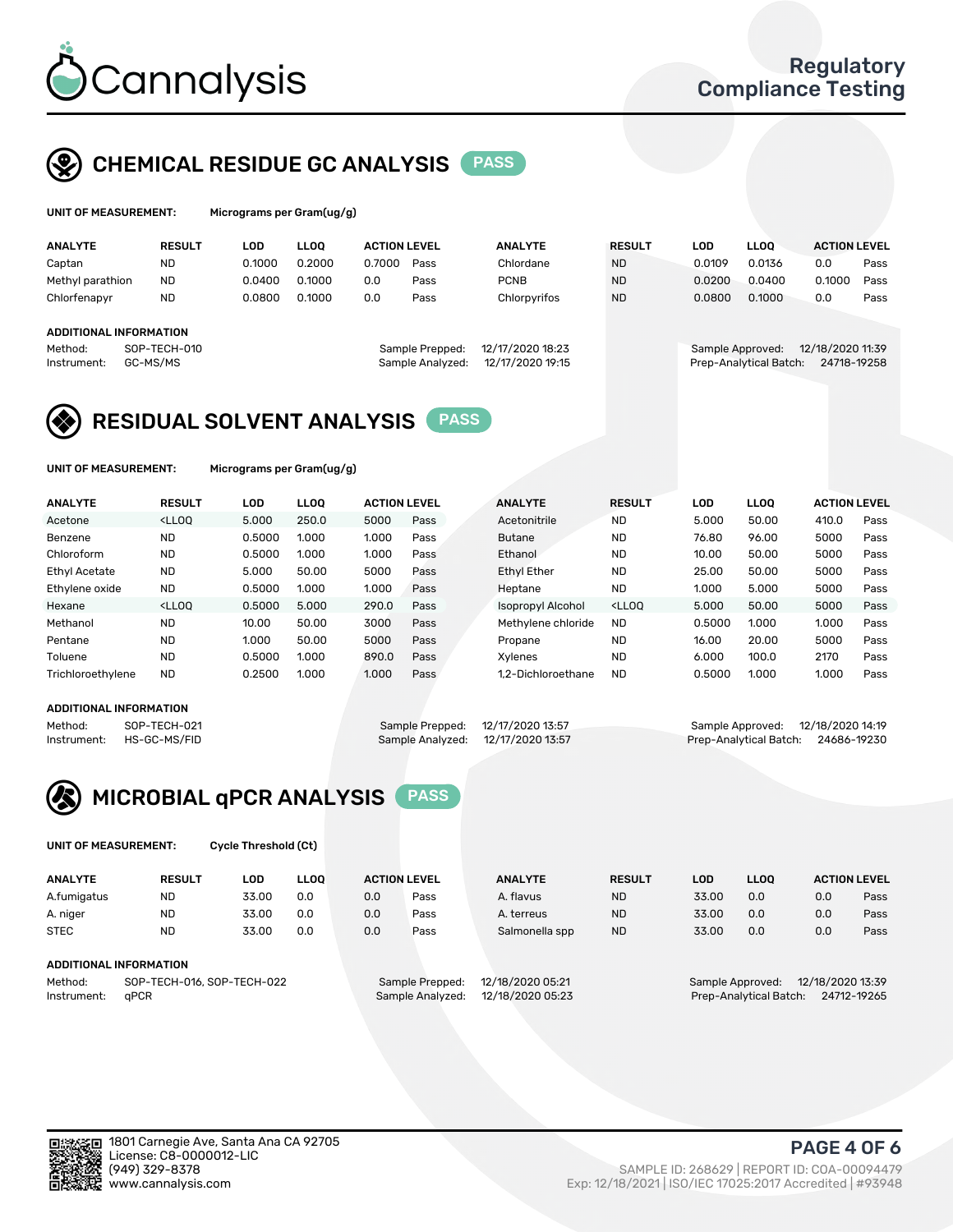

UNIT OF MEASUREMENT: Micrograms per Gram(ug/g)



| <b>ANALYTE</b>                                         | <b>RESULT</b>                                                                                                                                                           | LOD    | <b>LLOQ</b>       | <b>ACTION LEVEL</b> |      | <b>ANALYTE</b> | <b>RESULT</b> | <b>LOD</b>                                 | <b>LLOQ</b>       | <b>ACTION LEVEL</b>             |  |
|--------------------------------------------------------|-------------------------------------------------------------------------------------------------------------------------------------------------------------------------|--------|-------------------|---------------------|------|----------------|---------------|--------------------------------------------|-------------------|---------------------------------|--|
| Arsenic                                                | <b>ND</b>                                                                                                                                                               | 0.0200 | 0.0500            | 0.2000              | Pass | Cadmium        | <b>ND</b>     | 0.0050                                     | 0.0500            | 0.2000<br>Pass                  |  |
| Lead                                                   | <lloo< th=""><th>0.0100</th><th>0.0500</th><th>0.5000</th><th>Pass</th><th>Mercury</th><th><b>ND</b></th><th>0.0030</th><th>0.0500</th><th>0.1000<br/>Pass</th></lloo<> | 0.0100 | 0.0500            | 0.5000              | Pass | Mercury        | <b>ND</b>     | 0.0030                                     | 0.0500            | 0.1000<br>Pass                  |  |
| Method:<br>Instrument:                                 | ADDITIONAL INFORMATION<br>12/17/2020 11:37<br>SOP-TECH-013<br>Sample Prepped:<br>Sample Analyzed:<br>12/17/2020 11:53<br>ICP-MS                                         |        |                   |                     |      |                |               | Sample Approved:<br>Prep-Analytical Batch: |                   | 12/17/2020 16:49<br>24672-19223 |  |
| <b>MYCOTOXINS ANALYSIS</b><br><b>PASS</b>              |                                                                                                                                                                         |        |                   |                     |      |                |               |                                            |                   |                                 |  |
| Micrograms per Kilogram(ug/kg)<br>UNIT OF MEASUREMENT: |                                                                                                                                                                         |        |                   |                     |      |                |               |                                            |                   |                                 |  |
| ANAI VTE                                               | <b>DECIHT</b>                                                                                                                                                           | ה ה    | $\overline{1100}$ | <b>ACTION LEVEL</b> |      | ANAI VTE       | <b>DECHIT</b> | ח הו                                       | $\overline{1100}$ | ACTION LEVEL                    |  |

| <b>ANALYTE</b>          | <b>RESULT</b>          | ∟OD             | LLOO             | <b>ACTION LEVEL</b> | <b>ANALYTE</b>   | <b>RESULT</b> | LOD              | LLOO  | <b>ACTION LEVEL</b> |      |
|-------------------------|------------------------|-----------------|------------------|---------------------|------------------|---------------|------------------|-------|---------------------|------|
| Aflatoxin B1            | <b>ND</b>              | 1.000           | 2.000            | N/A                 | Aflatoxin B2     | <b>ND</b>     | 2.000            | 5.000 |                     | N/A  |
| Aflatoxin G1            | <b>ND</b>              | 2.000           | 5.000            | N/A                 | Aflatoxin G2     | ND            | 2.000            | 5.000 |                     | N/A  |
| <b>Total Aflatoxins</b> | ND                     | 10.00           | 14.00            | 20.00<br>Pass       | Ochratoxin A     | ND            | 1.000            | 2.000 | 20.00               | Pass |
|                         |                        |                 |                  |                     |                  |               |                  |       |                     |      |
|                         | ADDITIONAL INFORMATION |                 |                  |                     |                  |               |                  |       |                     |      |
| Method:<br>SOP-TECH-020 |                        | Sample Prepped: | 12/17/2020 18:22 |                     | Sample Approved: |               | 12/18/2020 17:46 |       |                     |      |

Instrument: LC-MS/MS Sample Analyzed: 12/17/2020 19:16 Prep-Analytical Batch: 24711-19259

#### FILTH & FOREIGN MATERIAL ANALYSIS PASS Q

UNIT OF MEASUREMENT: Filth and Foreign Matter (%, #/3g)

| <b>ANALYTE</b>                                              | <b>RESULT</b> | LOD | <b>LLOO</b> | <b>ACTION LEVEL</b>                                                         |      | <b>ANALYTE</b> | <b>RESULT</b> | LOD                                                                           | <b>LLOO</b> | <b>ACTION LEVEL</b> |      |  |
|-------------------------------------------------------------|---------------|-----|-------------|-----------------------------------------------------------------------------|------|----------------|---------------|-------------------------------------------------------------------------------|-------------|---------------------|------|--|
| IF RH ME                                                    | <b>ND</b>     | 0.0 | 0.0         | 1.000                                                                       | Pass | <b>IFM</b>     | <b>ND</b>     | 0.0                                                                           | 0.0         | 25.00               | Pass |  |
| Mold                                                        | <b>ND</b>     | 0.0 | 0.0         | 25.00                                                                       | Pass | <b>SSCD</b>    | <b>ND</b>     | 0.0                                                                           | 0.0         | 25.00               | Pass |  |
| ADDITIONAL INFORMATION                                      |               |     |             |                                                                             |      |                |               |                                                                               |             |                     |      |  |
| Method:<br>SOP-TECH-009<br>Instrument:<br>Visual Inspection |               |     |             | 12/17/2020 12:04<br>Sample Prepped:<br>12/17/2020 12:06<br>Sample Analyzed: |      |                |               | 12/17/2020 12:07<br>Sample Approved:<br>Prep-Analytical Batch:<br>24673-19226 |             |                     |      |  |



PAGE 5 OF 6